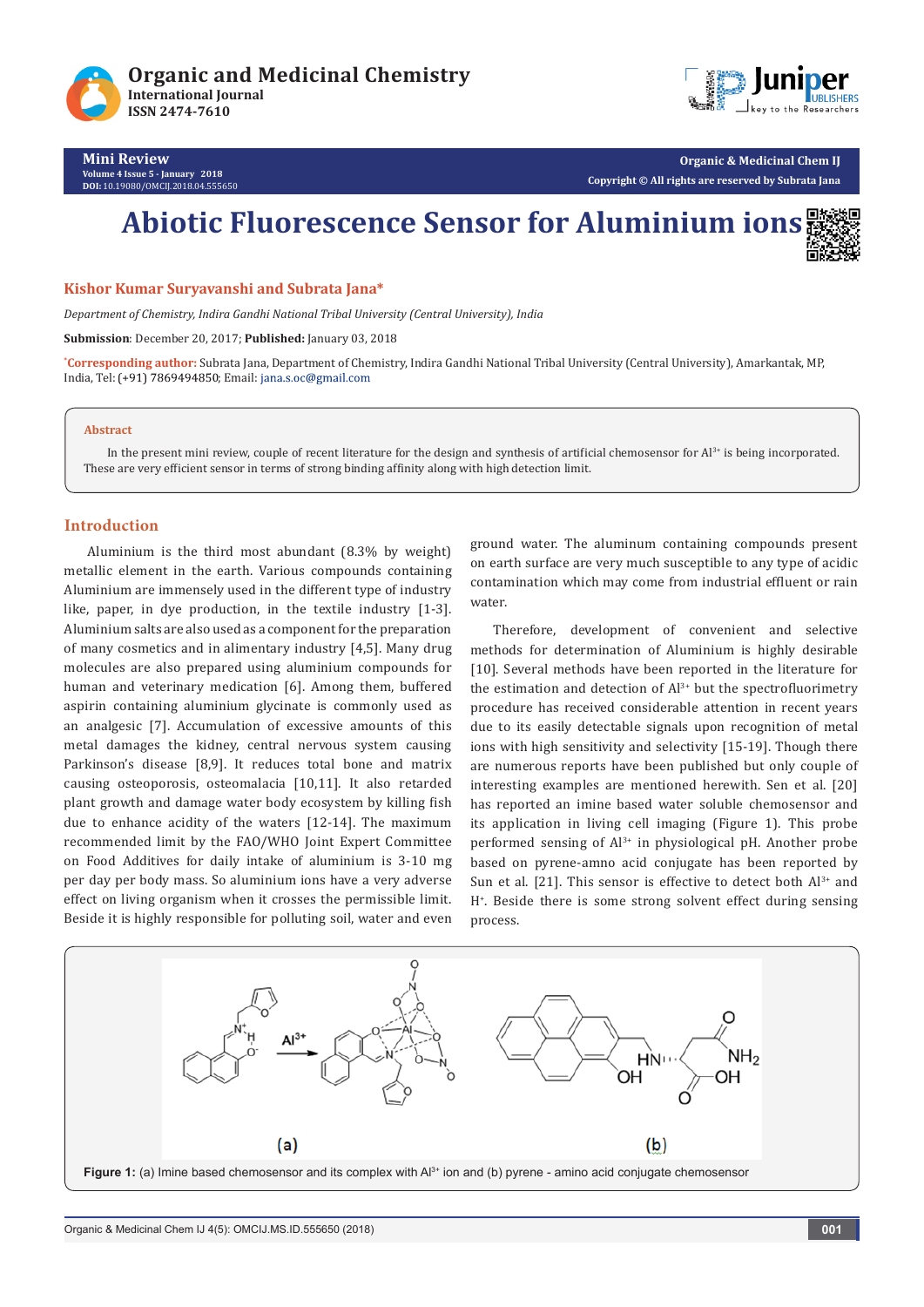The chelation enhanced fluorescence effect has been observed during the sensing of  $Al^{3+}$  by a tailor made pyridoxal hydrazone based receptor (Figure 2). This chemosensor shows very high association constant as well as high detection limit towards Al3+ [22]. Along with different chemosensor with wide variety of fluorophore rodamin B is an excellent tool for the designing of a different class of sensor with very high binding capabilities and detection limit [23]. Beside Maity et al. reported a pyrrolidine constrained bipyridyl-dansyl fluoroionophore for the sensing of  $Al^{3+}$  ion with very high binding affinity [24].



### **Conclusion**

Aluminium ion has prominent role in different biochemical pathways and environmental issues. So design and synthesis of efficient chemosensor for Al<sup>3+</sup> is a very important area of research and draw much attention from the scientific community. Though it is always very challenging for the researcher to design and synthesize a sensor which can work in either physiological or aqueous environment. Here couple of different sensor is being included though there is numerous reports for this purpose are omitted due to space.

#### **References**

- 1. [Miller WS, Zhuang L, Bottema J, Wittebrood AJ, Smet PDe, et al. \(2000\)](http://www.sciencedirect.com/science/article/pii/S092150939900653X)  [Recent development in aluminium alloys for the automotive industry.](http://www.sciencedirect.com/science/article/pii/S092150939900653X)  [Mater Sci Eng A 280: 37-49.](http://www.sciencedirect.com/science/article/pii/S092150939900653X)
- 2. Doherty RE (2000) Environ Forensics 1: 83-93.
- 3. [Ciardelli G, Ranieri N \(2001\) The treatment and reuse of wastewater](http://europepmc.org/abstract/med/11229013)  [in the textile industry by means of ozonation and electroflocculation.](http://europepmc.org/abstract/med/11229013)  [Water Res 35\(2\): 567-572.](http://europepmc.org/abstract/med/11229013)
- 4. Humphreys S, Bolger PM, Zatta PF, Alfrey AC (1997) World Scientific Singapore 226-237.
- 5. [Yokel RA \(2008\) Aluminum Bioavailability from basic sodium](https://www.ncbi.nlm.nih.gov/pubmed/18436363)  [aluminum phosphate, an approved food additive emulsifying agent,](https://www.ncbi.nlm.nih.gov/pubmed/18436363)  [incorporated in cheese. Food Chem Toxicol 46\(6\): 2261-2266.](https://www.ncbi.nlm.nih.gov/pubmed/18436363)
- 6. [Greger JL \(1997\) Aluminum exposure and metabolism. Crit Rev Clin](https://www.ncbi.nlm.nih.gov/pubmed/9405895)  [Lab Sci 34:439-474.](https://www.ncbi.nlm.nih.gov/pubmed/9405895)
- 7. Lione A (1985) Gen. Pharmacol 16:223-245.
- 8. [Sorenson JRJ, Campbell IR, Tepper LB, Lingg RD \(1974\) Aluminum in](https://www.ncbi.nlm.nih.gov/pmc/articles/PMC1474938/)  [the Environment and Human Health. Environ Health Perspect 8: 3-95.](https://www.ncbi.nlm.nih.gov/pmc/articles/PMC1474938/)
- 9. [Flaten TP \(2001\) Aluminium as a risk factor in Alzheimer's disease,](https://www.ncbi.nlm.nih.gov/pubmed/11470314)  [with emphasis on drinking water. Brain Res Bull 55\(2\): 187-196.](https://www.ncbi.nlm.nih.gov/pubmed/11470314)
- 10. [Baral M, Sahoo SK, Kanungo BK \(2008\) Tripodal amine catechol](http://europepmc.org/abstract/med/18472165)  [ligands: a fascinating class of chelators for aluminium\(III\). J Inorg](http://europepmc.org/abstract/med/18472165)  [Biochem 102\(8\): 1581-1588.](http://europepmc.org/abstract/med/18472165)
- 11. Azadbakht AR, Rashidi S (2014) Spectrochim Acta A 127:329-334.
- 12. [Gupta VK, Jain AK, Maheshwari G \(2007\) Aluminum \(III\) selective](https://www.ncbi.nlm.nih.gov/pubmed/19071785)  [potentiometric sensor based on morin in poly\(vinyl chloride\) matrix.](https://www.ncbi.nlm.nih.gov/pubmed/19071785)  [Talanta 72\(4\): 1469-1473.](https://www.ncbi.nlm.nih.gov/pubmed/19071785)
- 13. (a) Alvarez E, Fernandez ML, Monterroso C, Fernandez SM (2005) Forest Ecol Manage 211:227-239. (b) Barcelo J, Poschenrieder C (2002) Environ Exp Bot 48:75-92.
- 14. Alstad NEW, Kjelsberg BM, Vollestad LA, Lydersen E, Poleo ABS (2005) Environ Pollut 133:333-342.
- 15. Saleh MB, Hassan SSM, Gaber AAA, Kream NAA (2001) Anal Chim Acta 434:247-253.
- 16. Downard AJ, Sullivan BO, Powell KJ (1997) Anal Chim Acta 345:5-15.
- 17. Lian H, Kang Y, Bi S, Arkin Y, Shao D, Li D, Chen Y, Dai L, Gan N, Tian L (2004) Talanta 62:43-50.
- 18. De Silva, AP, Fox DB, Huxley JM, Moody TS (2000) Coord Chem Rev 205:41-57.
- 19. [Valeur B, Leray I \(2000\) Design principles of fluorescent molecular](http://www.sciencedirect.com/science/article/pii/S0010854500002460?via%3Dihub)  [sensors for cation recognition. Coord Chem Rev 205: 3-40.](http://www.sciencedirect.com/science/article/pii/S0010854500002460?via%3Dihub)
- 20. [Sen S, Mukherjee T, Chattopadhyay B, Moirangthem A, Basu A, Marek](https://www.ncbi.nlm.nih.gov/pubmed/22785321)  J, Chattopadhyay P (2012) A water soluble  $Al^{3+}$  selective colorimetric [and fluorescent turn-on chemosensor and its application in living cell](https://www.ncbi.nlm.nih.gov/pubmed/22785321)  imaging. Analyst [137\(17\): 3975-3981.](https://www.ncbi.nlm.nih.gov/pubmed/22785321)
- 21. Sun Y, Wang Y-W, Peng Y (2012) Org Lett 14:3420-3423.
- 22. Kejík Z, Kaplánek R, Havlík M, Bříza T, Vavřinová D, Dolenský B, Martásek P, Král V (2016) J of Luminescence 180: 269-277.
- 23. Liu T, Wan X, Yao Y (2018) Sensors and Actuators B: Chemical 254: 1094-100.
- 24. Maity D, Govindaraju T (2010) Pyrrolidine constrained bipyridyldansyl click fluoroionophore as selective Al<sup>3+</sup>sensor. Chem Commun 46(25): 4499-4501.